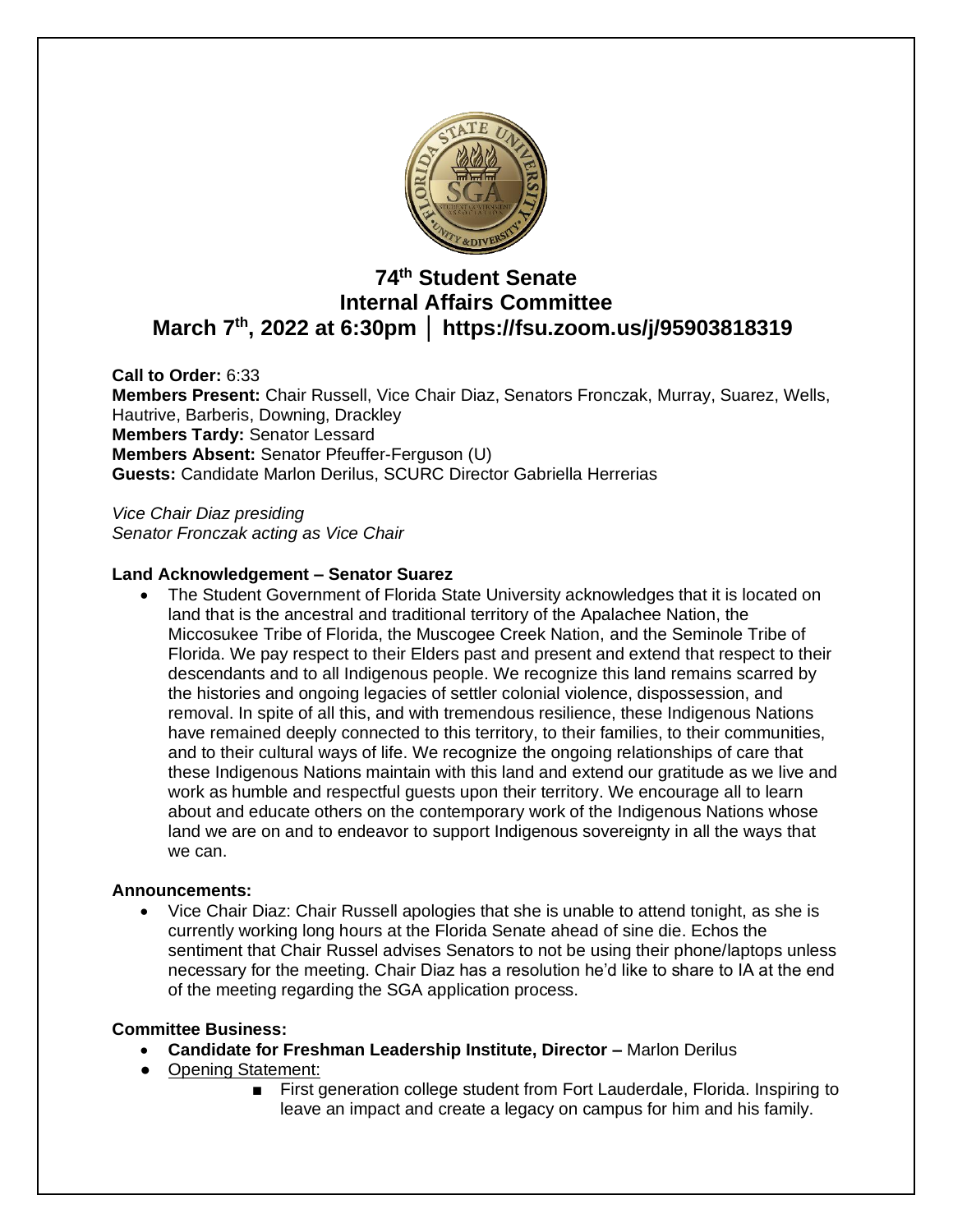FLI has elevated his leadership experience on campus so far, was a mentee during his freshman year and served as a mentor last semester. Now hoping to become the Director of FLI to see the program full circle.

- Technical Non-Debatable Questions:
	- None
- General Round of Questioning:
	- Vice Chair Fronczak: You talked a lot about how FLI helped elevate your leadership experience at Florida State, do you have an example of how so, particularly during your time as a mentee?
		- Personally, I was really closed off coming in; comes from a minority-based community in South Florida. The public speaking workshop was especially helpful in getting me out of my comfort zone. I connected well with my "mom" of my FLI family as well as my mentor. I have spent a good amount of time with both individuals during FLI, as well as getting together and spending time outside of the organization boundaries.
	- Senator Murray: Do you believe that it is better to have participants with the most potential for growth or to have participants that are already the best?
		- I think that those who need FLI are the best population to pool from. I'm all about recognizing the potential for people. It's great if people are qualified and they can be incorporated as well but want to focus on those who need help and can really have a strong takeaway from the program.
	- Senator Murray: What qualities do you look for in an FLI mentor.
		- Being a mentor last fall, I'm looking for someone who I would want to be my mentor. I'm looking for someone who is open-minded, has relevant leadership experience and can instill those same values and leadership qualities in their mentee. I'm not looking for someone who is too aggressive, you don't want to be too much for the mentee, rather someone who can be balanced and a bit more laid-back when it comes to making that connection with their mentee.
- Closing Statement:
	- Shared a slide show, I am a first-generation college student and aspire to leave a legacy. I'm hoping to help others grow with genuine relationships. Still very close with my FLI family, appreciative of my mentee and the reveal process.
- **Senator Hautrive moves to enter roundtable discussion, Senator Murray seconds**
	- Wells: Does not think that is anyone better qualified than Candidate Derilus. I appreciate that he truly always practices what he preaches, being a first year I worked with him in the Black Student Union, and he served as a sort of mentor for me during that timeframe.
	- Downing: Hearing what he had to say about his mentor matching was insightful, the mentor-mentee process can be challenging, and I appreciate how he noted that the importance of a strong matching process.
	- Suarez: I really like the full circle outlook, the people who will be mentored should not come off too strong or aggressive, need to be welcoming to their new mentor. I also like the perspective of accepting candidates who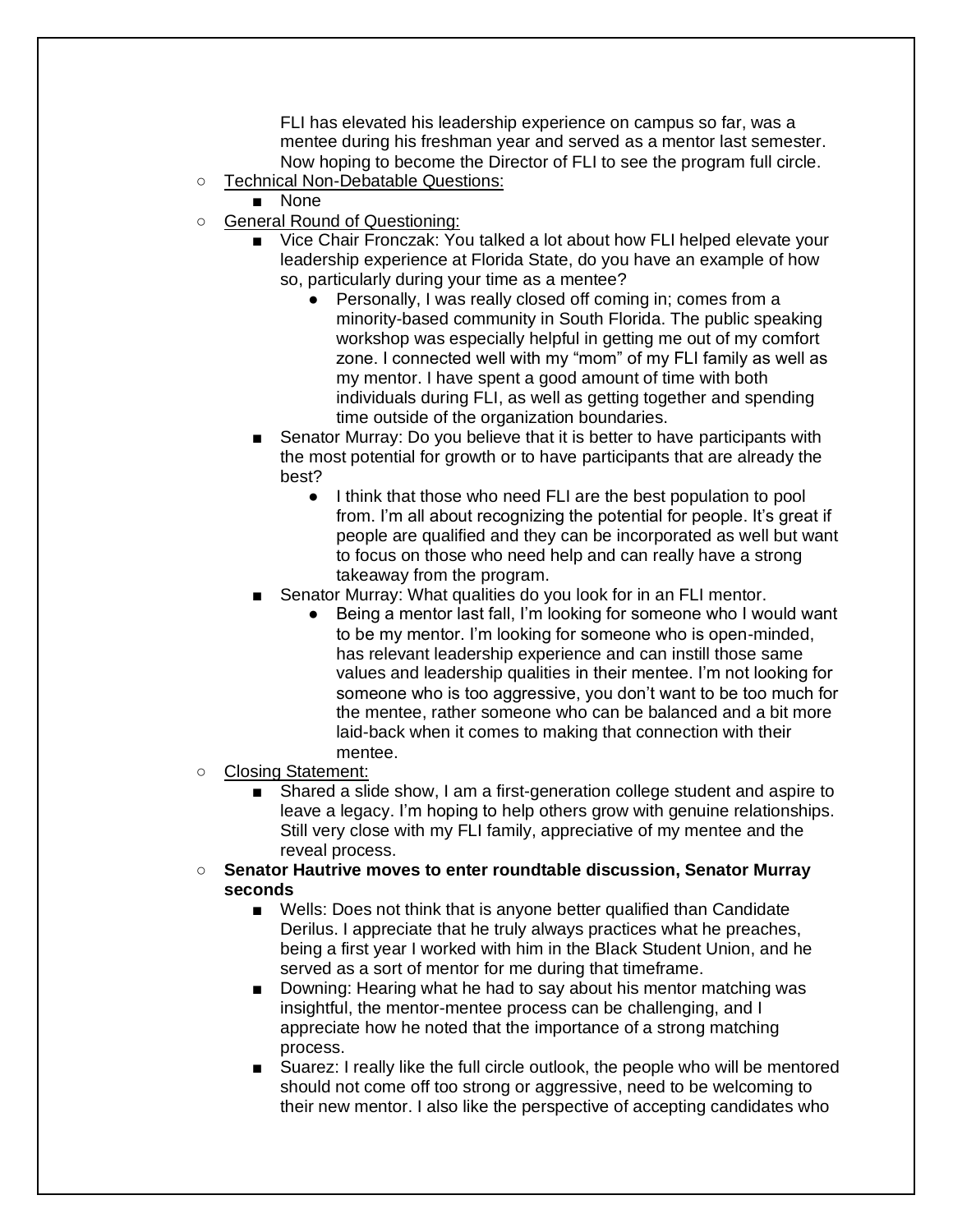may be somewhat less qualified but demonstrate that they can really benefit from the program. Currently on campus there is a sort-of stigma that students must be very involved in many different things, so I appreciate the candidates perspective on utilizing FLI as an opportunity for growth, rather than just another check of involvement.

- **Senator Lessard moves to call the question; Senator Suarez seconds**
- Vote:
	- Yes: 8 Senators Murray, Suarez, Wells, Hautrive, Downing, Drackley, Barberis, Fronczak, Russell
	- No: 0
	- Abstain: 1 Senator Lessard

# **RESULT: CANDIDATE MARLON DERILUS DOES PASS**

#### **New Business:**

- **Bureau Review Presentation: Student Council for Undergraduate Research & Creativity (SCURC)**
	- $\circ$  Presentation: First thing you had asked for was basic contact information, (contact information was provided). Previously before being put into this position, I didn't have much of a financial background. 2019-2020 reflects a larger amount of spending, lessened during 20-21 and 21-22 because of COIVD-19. Large allocation of budget is dedicated to travel, COVID-19 has greatly limited this. Currently in the process of printing the OWL, printing it in late-March. Anticipating that this will take up the rest of our funds. Had two hybrid events on how to get involved in undergraduate research at FSU An event on March  $24<sup>th</sup>$  with the ASLC is in the works as well. Our OWL launch party is also in April upon the printing of that. Mission statement is being filled by offering the opportunity for students from any background to be published in the OWL. We've had a pretty high turnout with attendance rates this past semester. Many of those who attended were able to find even more research opportunity programs. Excited that students are getting more out of our meetings and programming than just learning about the organization itself. SCURC wants to ensure that students have the ability and resources to get involved with research no matter their circumstances, all students should be able to be confident with their research. We additionally encourage students to join our council, applications will open later in March and it will be exciting for all who applies. We try to highlight diversity and inclusivity, encourage members to be from different groups. It's nice to see members come from different majors and then we're able to supply them with different tools. Since FSU has such a large research community it's really great that we've been able to extend amongst members. Applications will open up after Spring Break the board consists of 4 executive

board potions and 5 board member positions. The office who is currently serving in that position is the one to interview the person applying for that position. This is based off governing statutes, have no issues with current governing statutes, satisfied with all the current statutes that are being held.

- o Technical Non-Debatable Questions:
	- Senator Lessard: Who has access to the director email listed on the last slide?
		- Director Herrerias: The Director and two Assistant Directors.
	- Senator Lessard: How often is the email looked at?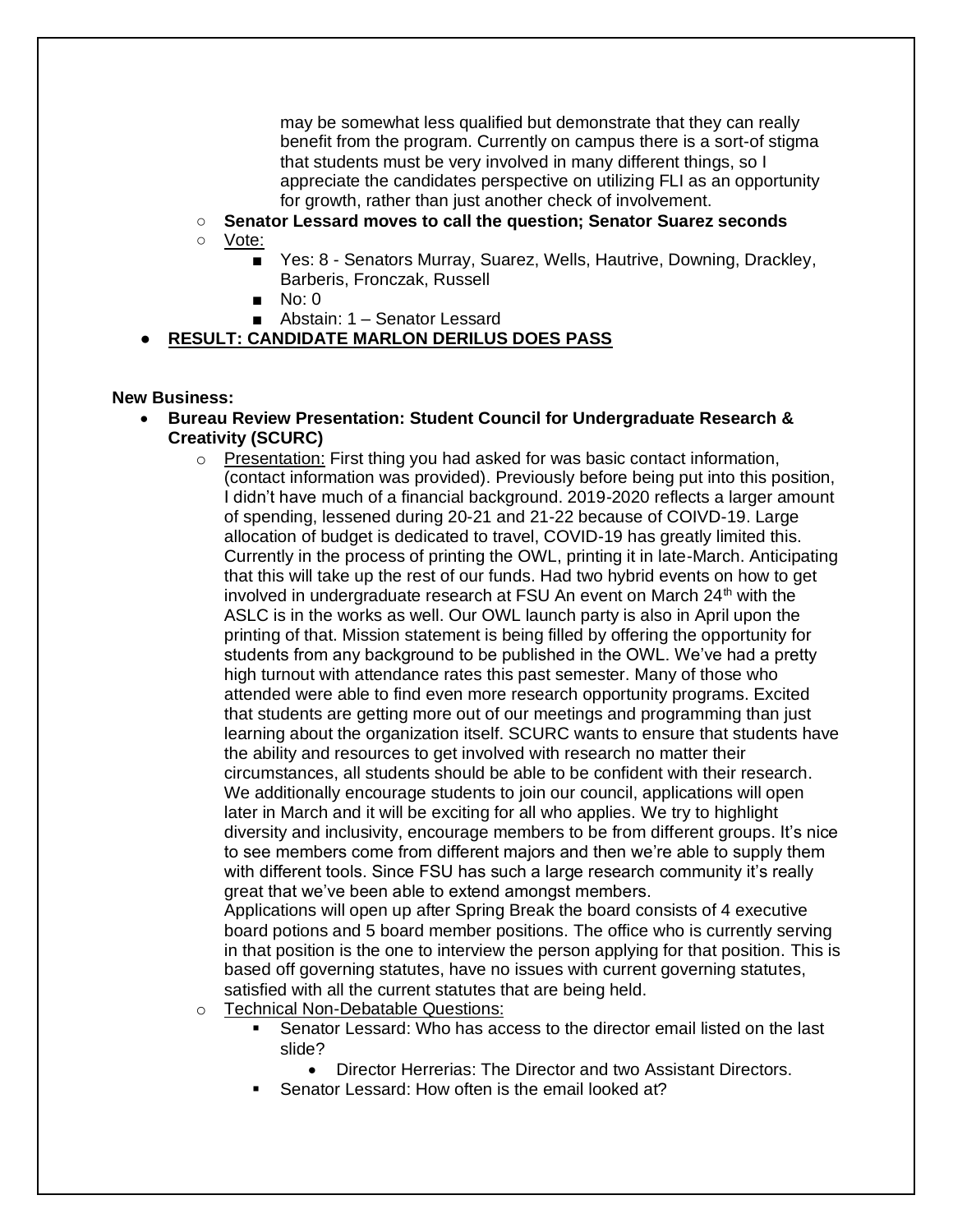- Director Herrerias: Roughly once a day, there was confusion with our onboarding process, I gained access very late into the semester, it has been a struggle and prevented us from changing certain things for SCURC.
- Senator Lessard: Is the contact information listed on the SGA website up to date?
	- Director Herrerias: Put in a request but have not heard back, somewhat hesitant to do sue due to the upcoming elections. Frustrating as the previous executive board struggled in successfully passing along the passwords and other relevant details.
- o General Round of Questioning:
	- Senator Lessard: Is SCURC currently operating without a treasurer?
		- Director Herrerias: No, we do have a treasurer. He was recently appointed and went through IA a few months previously.
		- Chair Diaz: Can confirm that that candidate went through and was forwarded through IA a few weeks back.
	- Senator Lessard: Do we know if his (the treasurer's) financial certification is up to date?
		- Director Herrerias: Yes, it should be. Struggled during our early on-boarding process for SCURC in terms of getting everything in order and organization but have worked out the details over the previous few weeks.

# **Senator Suarez moves to table SCURC for deliberations; Senator Lessard seconds.**

# **Senator Lessard moves to enter legislative roundtable, Senator Barberis seconds.**

• Vice Chair Diaz brings forward a draft resolution proposing a change to the SGA application that would clear up confusion regarding applicants' year classifications. He mentions that there is confusion as to what the application is asking for in terms of being a freshman, sophomore, junior, or senior, as it is not clear if that is referring to academic status by credit hour cumulation, or if it wants to know if someone is a first, second, third, or fourth-year student. The committee discusses the proposal, asks questions, and comes to consensus that it should be introduced, and amendments can be discussed and made when it is formally referred to Internal Affairs by the Senate President. Several committee members cosponsor the draft resolution.

# **Senator Lessard moves to exit legislative roundtable, Senator Barberis seconds.**

# **Unfinished Business:**

- Bureau Review
	- o Deliberations

#### **Closing Announcements:**

• Vice Chair Diaz: We should definitely attempt to meet again on March the 21<sup>st</sup>, even though it is the first day back from Spring Break, as we have this draft resolution being referred to us that must pass before Spring Inauguration, and we have to begin Bureau Review deliberations as soon as possible. I'm sure Chair Russell will let us know later on